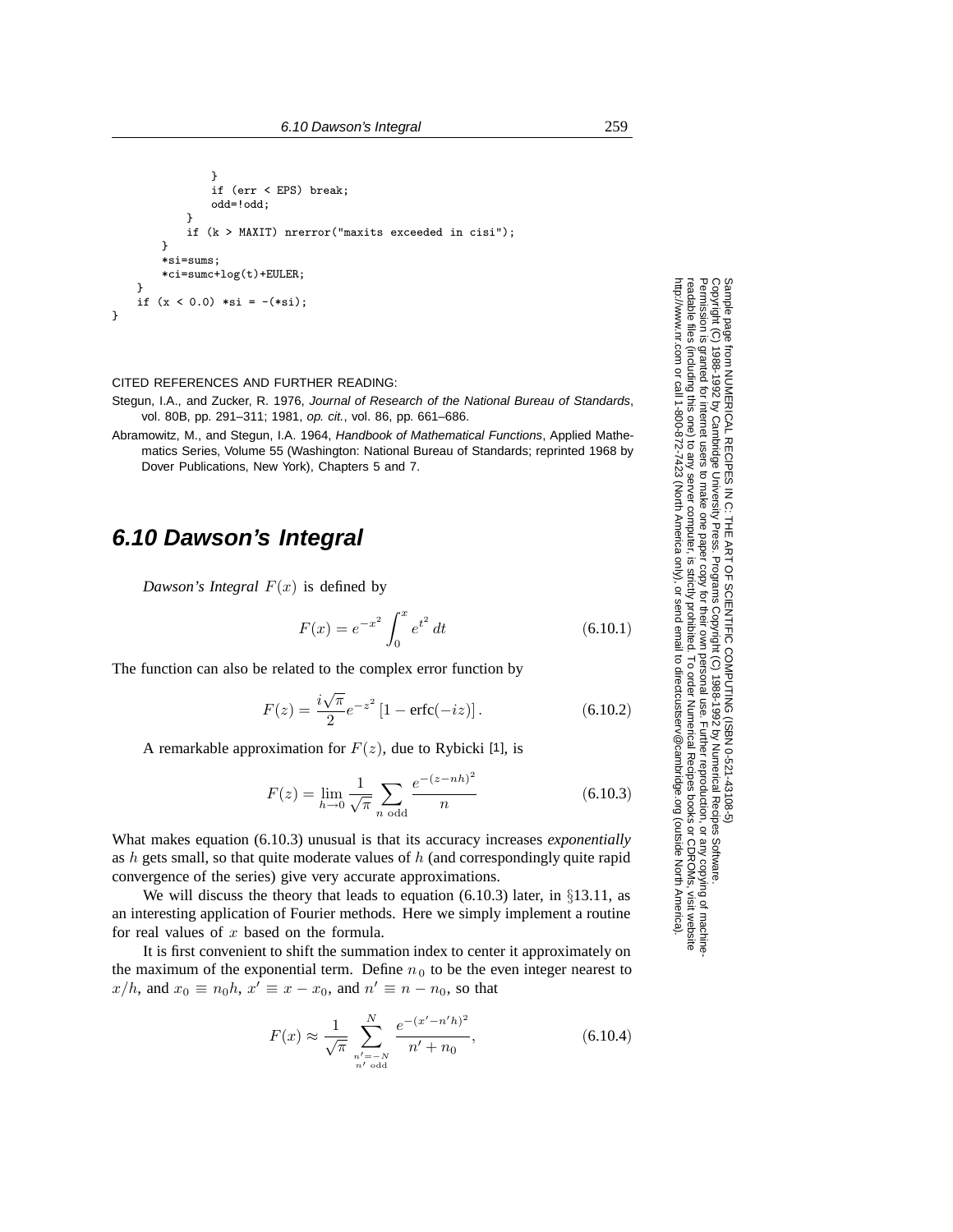where the approximate equality is accurate when  $h$  is sufficiently small and  $N$  is sufficiently large. The computation of this formula can be greatly speeded up if we note that

$$
e^{-(x'-n'h)^2} = e^{-x'^2} e^{-(n'h)^2} \left(e^{2x'h}\right)^{n'}.
$$
 (6.10.5)

The first factor is computed once, the second is an array of constants to be stored, and the third can be computed recursively, so that only two exponentials need be evaluated. Advantage is also taken of the symmetry of the coefficients  $e^{-(n'h)^2}$  by breaking the summation up into positive and negative values of  $n'$  separately.

In the following routine, the choices  $h = 0.4$  and  $N = 11$  are made. Because of the symmetry of the summations and the restriction to odd values of  $n$ , the limits on the for loops are 1 to 6. The accuracy of the result in this float version is about  $2 \times 10^{-7}$ . In order to maintain relative accuracy near  $x = 0$ , where  $F(x)$  vanishes, the program branches to the evaluation of the power series [2] for  $F(x)$ , for  $|x| < 0.2$ .

```
#include <math.h>
#include "nrutil.h"
#define NMAX 6
#define H 0.4
#define A1 (2.0/3.0)
#define A2 0.4
#define A3 (2.0/7.0)
float dawson(float x)
Returns Dawson's integral F(x) = \exp(-x^2) \int_0^x \exp(t^2) dt for any real x.
{
    int i,n0;
    float d1,d2,e1,e2,sum,x2,xp,xx,ans;
    static float c[NMAX+1];<br>static int init = 0;
                                  Flag is 0 if we need to initialize, else 1.
    if (init == 0) {
        init=1;
        for (i=1; i<=NMAX; i++) c[i]=exp(-SQR((2.0*i-1.0)*H);
    }
    if (fabs(x) < 0.2) { Use series expansion.
        x2=x*x;
        ans=x*(1.0-A1*x2*(1.0-A2*x2*(1.0-A3*x2)));
    } else { Use sampling theorem representation.
        xx=fabs(x);
        n0=2*(int)(0.5*xx/H+0.5);
        xp=xx-n0*H;
        e1=exp(2.0*xp*H);
        e2 = e1 * e1:
        d1=n0+1;
        d2=d1-2.0;
        sum=0.0;
        for (i=1;i<=NMAX;i++,d1+=2.0,d2-=2.0,e1*=e2)
            sum += c[i]*(e1/d1+1.0/(d2*e1));
        ans=0.5641895835*SIGN(exp(-xp*xp),x)*sum;Constant is 1/\sqrt{\pi}.
    }
    return ans;
}
```
Permission is granted for internet users to make one paper copy for their own personal use. Further reproduction, or any copyin Copyright (C) 1988-1992 by Cambridge University Press.Programs Copyright (C) 1988-1992 by Numerical Recipes Software. Sample page from NUMERICAL RECIPES IN C: THE ART OF SCIENTIFIC COMPUTING (ISBN 0-521-43108-5) g of machinereadable files (including this one) to any servercomputer, is strictly prohibited. To order Numerical Recipes booksor CDROMs, visit website http://www.nr.com or call 1-800-872-7423 (North America only),or send email to directcustserv@cambridge.org (outside North America).